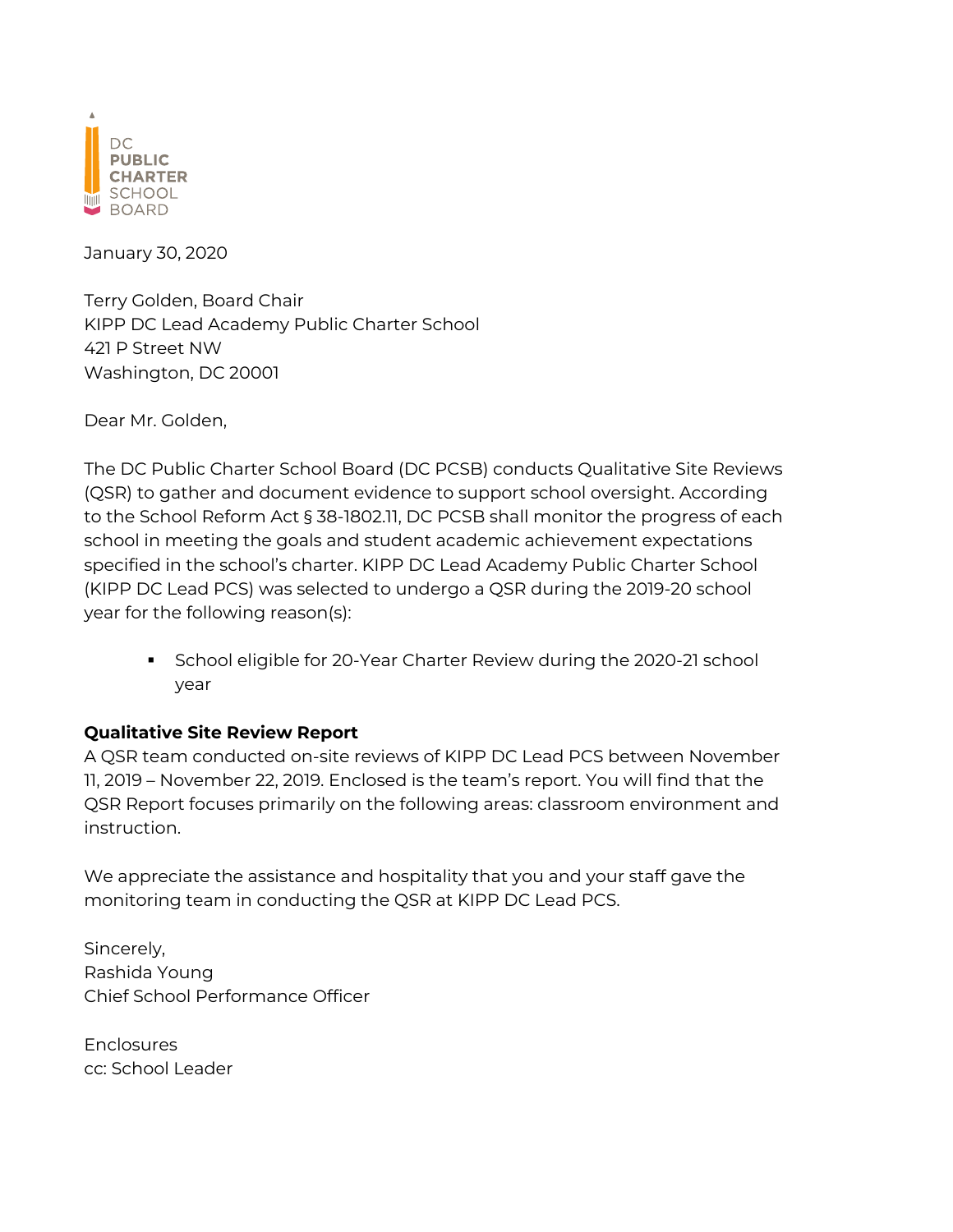**Campus Information Campus Name:** KIPP DC Lead Academy Public Charter School (KIPP DC Lead PCS) **Ward:** 6 **Grade levels:** First through fourth

## **Qualitative Site Review Information**

**Reason for Visit:** School eligible for 20-year charter review during 2020-21 school year **Two-week Window:** November 11, 2019 – November 22, 2019 **QSR Team Members:** Two DC PCSB staff including one Special Education (SPED) specialist and two consultants **Number of Observations:** 18 **Total Enrollment:** 405 **Students with Disabilities Enrollment:** 78 **English Language Learners Enrollment:** 6 **In-seat Attendance on Observation Days: Visit 1:** November 12, 2019 – 96.8% **Visit 2:** November 19, 2019 – 94.6% **Visit 3:** November 21, 2019 – 90.4% **Visit 4:**

### **Summary**

According to its mission,

KIPP DC is a non-profit network of high-performing, college-preparatory public charter schools in Washington, D.C. All KIPP DC schools are tuition-free, open enrollment schools, and actively recruit and serve students in the city's most educationally underserved communities. At KIPP DC, there are no shortcuts. Highly skilled teachers and leaders, more time in school, a rigorous college-preparatory curriculum, and a strong culture of high expectations and support help our students make significant academic gains and continue to excel in high school and college.

The QSR team observed mixed evidence that KIPP DC Lead PCS is fulfilling its mission. DC PCSB observers noted that most assignments were rigorous, but student engagement was mixed. Some of the instruction required student participation and challenged student thinking, while other instruction only required global responses from groups of students. Further, teachers attempted to hold students to high expectations with uneven effectiveness. In some observations, teachers insisted that students complete assignments and follow the classroom protocol, while in other observations student engagement with the content was largely passive. In these observations, activities required predetermined responses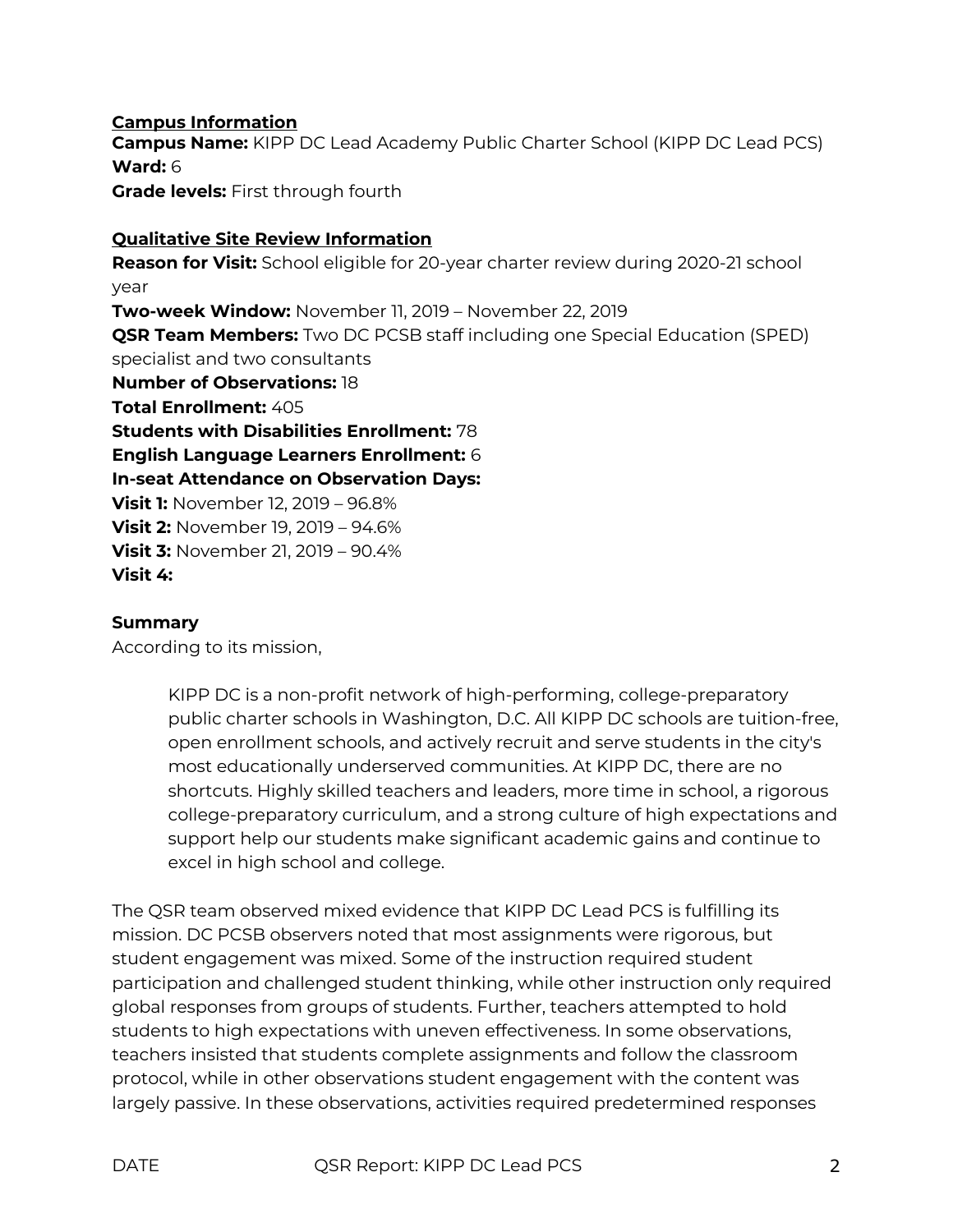and students generally had no choice in how they completed activities. Teachers often dominated the discussion or facilitated limited discussion with students. In some observations, student behavior interrupted academic instruction.

During the QSR two-week window, the team used the Charlotte Danielson *Framework for Teachin*g to examine classroom environment and instruction (see Appendix I and II). The QSR team scored 76% of observations as distinguished or proficient in the Classroom Environment domain. The highest rated components in this domain were *Creating an Environment of Respect and Rapport (2a*) and *Managing Student Behavior(2d),* with 78% of observations scored as distinguished or proficient. Observers noted that interactions between teachers and students were highly respectful. Teachers generally called students by name, encouraged them to participate, and demonstrated care by asking about their lives outside of school. In most observations, student behavior was entirely appropriate. However, in some observations students presented challenging behaviors that resulted in loss of instructional time as they required ongoing mediation by the teacher. The QSR team scored 65% of observations as distinguished or proficient in the Instruction domain. The highest rated component in this domain was *Communicating with Students (3a),* with 76% of observations scored as distinguished or proficient and none as unsatisfactory. In these observations, teachers explained directions, procedures, and content clearly to students; and students participated in the explanation of the material by summarizing and asking questions. The teachers also provided models and used visual supports before asking students to complete independent work.

## **Governance**

Terry Golden chairs the KIPP DC PCS Board of Trustees. The School Reform Act requires all DC public charter schools to have a majority of DC residents and two parents, which the school has been compliant with for the past five years.

# Specialized Instruction for Students with Disabilities

Prior to the two-week window, KIPP DC Lead PCS completed a questionnaire about how it serves its students with disabilities (SWD). Reviewers looked for evidence of the school's articulated program. Overall, DC PCSB observed five SPED environments of which staff only scored four observations, given the small class size of the fifth observation. DC PCSB observers scored 53% of the school's SPED observations as proficient or distinguished in the Classroom Environment domain, while 62% of SPED observations scored proficient or distinguished in the Instruction domain. Overall, the school implemented its stated SPED program with fidelity, as evidenced by a rigorous curriculum and continuum of SPED services at the school. SWD had opportunities to learn in both general education and specialized classroom environments. In the inclusion classrooms, SWD learned with supports from an aide, a co-teacher, or both. In the out of general education classrooms, pull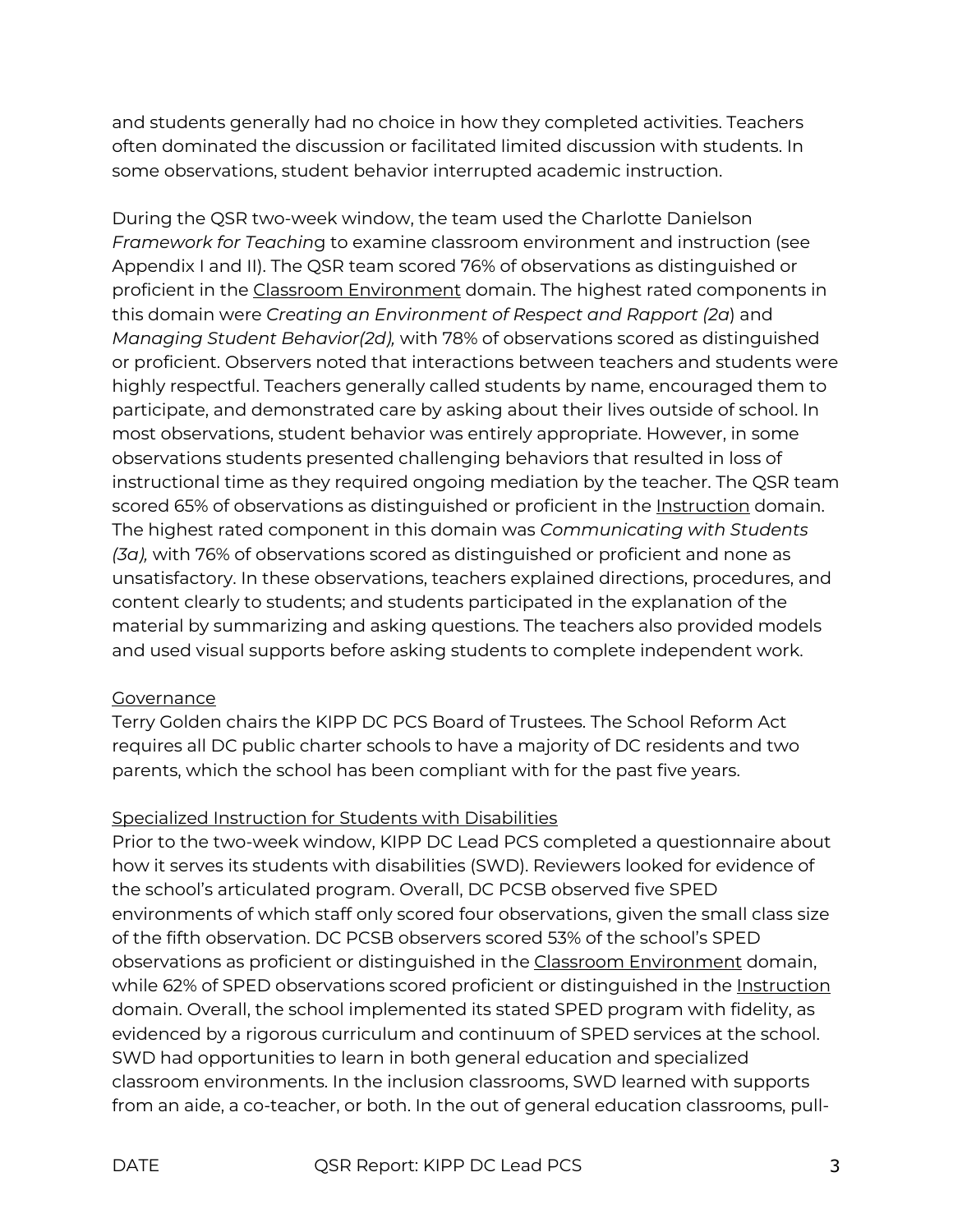out or resource, class sizes were much smaller for students to receive more individualized supports. While there was evidence that the school had strong interventions in place to support SWD, like the presence of at least two teachers in most observations, there was also some evidence of uneven results regarding students' engagement and behavior. In most observations, some of the students were engaged in learning most of the time. In three of the five observations, students exhibited problematic or unsafe behaviors. In two observations, students were escorted from the classroom by the additional teacher in the room for fighting and elopement. In one of these observations the teacher tried to reintegrate the student into classroom environment after returning to class with another adult. The second adult assisted the student with catching up with the assignment. When the second adult left, the student was non-compliant, walked around the classroom and eventually walked out of the class. Another adult approached the student in the hallway and student did not return during the observation. In another observation, the SPED specialist was unable to collect evidence for some of the instructional components on the rubric, given the classroom instruction was interrupted by students fighting. In this observation, once the fighting ensued, teachers were unable to restore the classroom to an environment of learning while the observer was present. Key trends from the SPED observations are summarized below.

- § To demonstrate that co-planning occurred, the school explained that DC PCSB staff would see evidence of general education teachers and SPED teachers working together seamlessly, in which the observers should not be able to easily identify which teacher was the SPED provider versus the general educator. One of the four SPED observations completed during this QSR was in an inclusion classroom where co-teaching occurred. In this classroom, it was evident who was the SPED teacher versus the general educator because the general education teacher primarily monitored and provided wholegroup instruction, while the SPED teacher provided direct instruction to two students on the carpet. In this observation, a third adult supported other students at a table, but primarily focused on one particular student. While the instruction was not "seamless," the three adults taught the same material to students which demonstrated some level of co-planning.
- § To support the learning of SWD, KIPP DC Lead PCS reported that it offers a continuum of SPED services to educate students in the least restrictive environment. Per the school's questionnaire, its continuum includes SPED services in inclusion classrooms, resource rooms, workshops, and fulltime SPED services at the KIPP DC Learning Center. The SPED specialist observed students in the inclusion, pull-out and resource setting. During observations of both the inclusion setting and the out of general education classroom environment, SWD worked on rigorous content, however not all students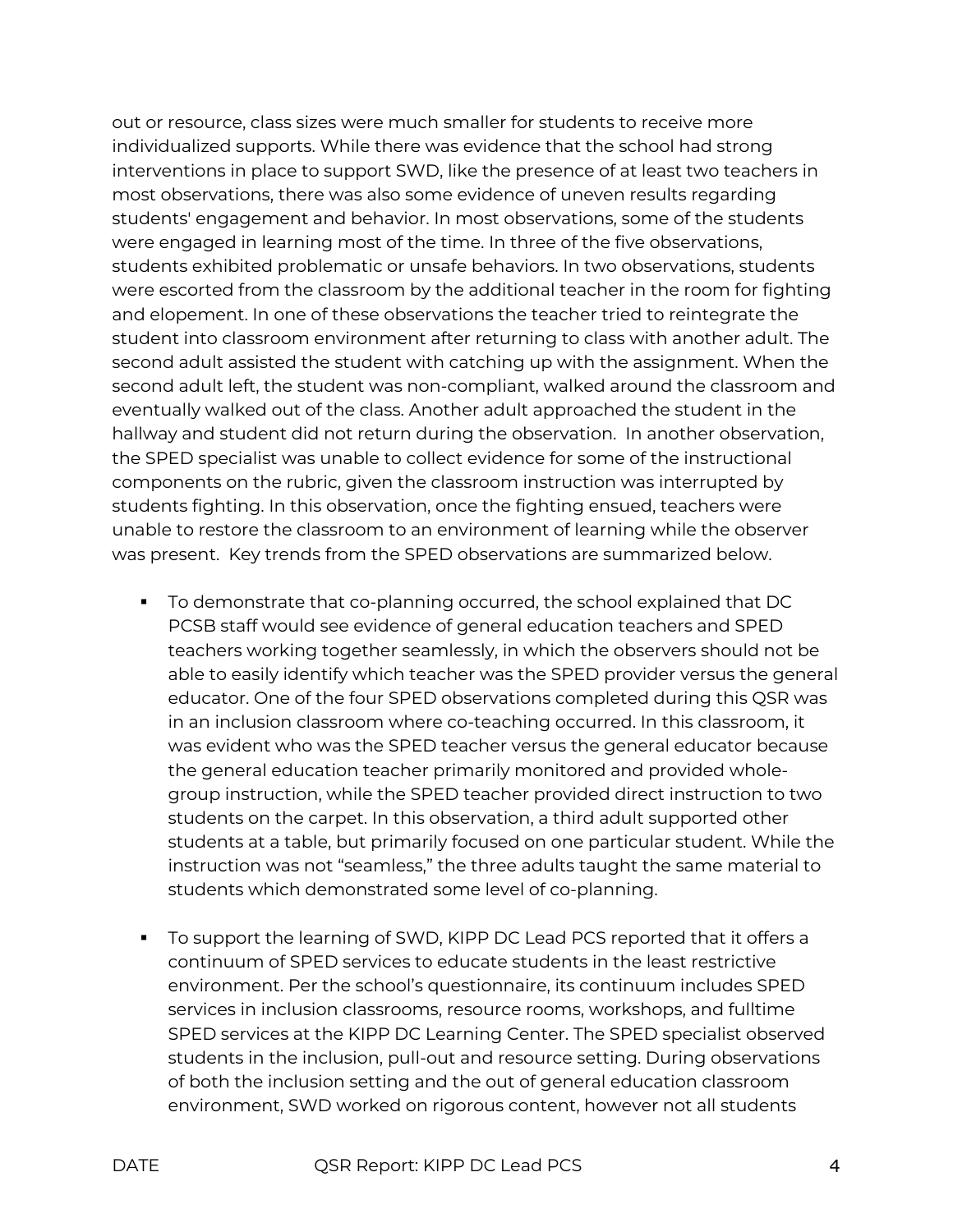were intellectually engaged. The teachers were patient and responsive to students' emotional needs and it was evident that there is a hierarchy of support beyond the classroom for SWD with challenging behaviors. Additional staff supported students and tried to re-integrate students back into the classroom following incidents of students fighting or getting off-task. Academically, the teachers attempted to support students by providing repetition of directions, simplification of directions, re-teaching of the content, and providing frequent breaks. Some teachers effectively scaffolded lessons to keep students engaged. In other classrooms SWD continued to struggle with accessing the content in spite of teacher explanations and re-teaching.

As a program that uses co-teaching, the school stated in its questionnaire that KIPP DC Lead PCS trains its teachers on the six co-teaching models by Marylin Friend<sup>1</sup> of which KIPP DC Lead PCS primarily uses alternative team-teaching, parallel co-teaching, and station teaching. The SPED observer saw evidence of co-teaching in an inclusion classroom where the model implemented was alternative teaching. In this observation, the SPED teacher worked with two students and the general education teacher worked with the remaining students. A third adult supported students at a table, and primarily focused on giving the most support to one student. In this observation, student behavior was generally appropriate, and most students engaged with the content. The SPED teacher left ten minutes earlier to prepare for an IEP meeting and transitioned the students to the computer. The other two adults transitioned the other students two the computers and remained until the end of class.

§ To provide accommodations and modifications according to the Individualized Education Plans (IEP) of SWD, KIPP DC Lead PCS stated that accommodations and modifications frequently change to meet the needs of its students. During the observations, the SPED specialist saw evidence of teachers using strategies, such as repetition of directions, re-teaching content, small-group, individualized instruction, preferential seating, visuals, and graphics. Teachers used timers to keep students on task and to help with the pacing of their lessons. The school also stated that it provides modifications according to the IEPs of SWD that may include adjustments in the content and curriculum or the use of read-aloud activities and manipulatives. In a few instances, the SPED specialist saw a teacher scribe for a student, and another teacher read the directions aloud and provided individual students support during testing.

<sup>1</sup> Marilyn Friend 6 co- teaching models, https://ctserc.org/component/k2/item/50-six-approaches-to-co-teaching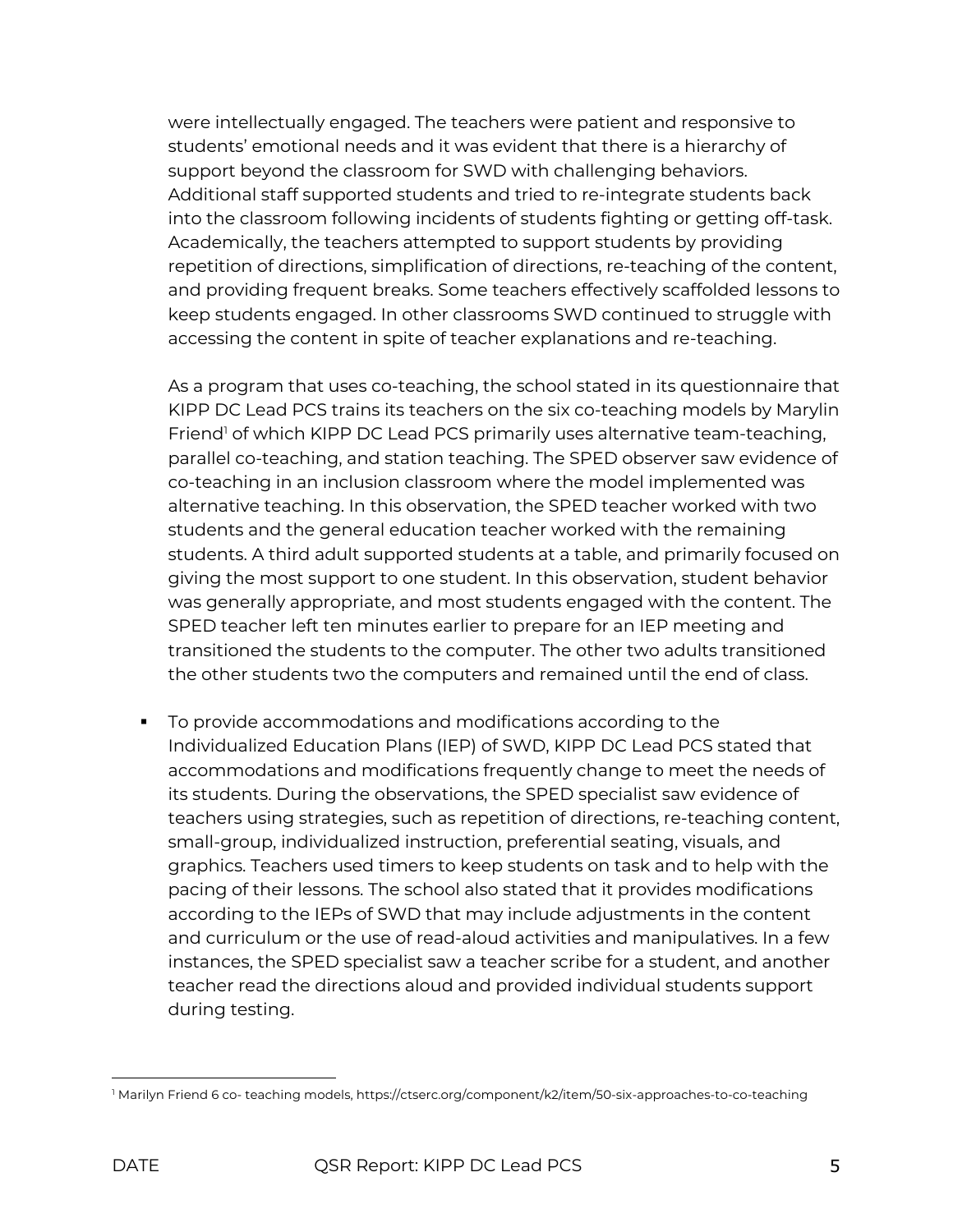### **THE CLASSROOM ENVIRONMENT2**

This table summarizes the school's performance on the Classroom Environment domain of the rubric during the unannounced visits. The label definitions for classroom observations of "distinguished," "proficient," "basic," and "unsatisfactory" are those from the Danielson framework. The QSR team scored 76% of classrooms as "distinguished" or "proficient" for the Classroom Environment domain. Please see Appendix III for a breakdown of each subdomain score.

| <b>The</b><br><b>Classroom</b><br><b>Environment</b>           | <b>Evidence</b>                                                                                                                                                                                                                                                                                                                                                                                                                                                                                                                                                                               | <b>School Wide Rating<sup>3</sup></b> |     |
|----------------------------------------------------------------|-----------------------------------------------------------------------------------------------------------------------------------------------------------------------------------------------------------------------------------------------------------------------------------------------------------------------------------------------------------------------------------------------------------------------------------------------------------------------------------------------------------------------------------------------------------------------------------------------|---------------------------------------|-----|
| <b>Creating an</b><br>Environment<br>of Respect<br>and Rapport | The QSR team scored 78% of observations as proficient<br>and none as distinguished in this component. In the<br>proficient observations, talk between teachers and<br>students was uniformly respectful. In one observation the                                                                                                                                                                                                                                                                                                                                                               |                                       | 0%  |
|                                                                | teacher called students by name to compliment them on<br>completing their work. The teacher said, 'I see student X<br>working hard," and "Let's make it a positive day." In<br>another observation, students demonstrated their respect<br>for the teacher by immediately following directions.<br>Teachers in these observations used endearing terms like,<br>"Boo," and "Sweetie," when they addressed students.                                                                                                                                                                           | Proficient                            | 78% |
|                                                                | The QSR team scored 17% of observations as basic in this<br>component. In the basic observations the quality of<br>interactions between teachers and students, or among<br>students was uneven with occasional disrespect. In one<br>observation the teacher greeted some students saying,<br>"Good morning, sir," but did not greet other students. In<br>another observation the teacher attempted to address<br>disrespectful behavior among students but was<br>unsuccessful. Students in these observations encroached<br>upon classmates' personal space, kicked chairs, and<br>yelled. | <b>Basic</b>                          | 17% |
|                                                                | The QSR team scored less than 10% of the observations as<br>unsatisfactory in this component.                                                                                                                                                                                                                                                                                                                                                                                                                                                                                                 | Unsatisfactory                        | 6%  |

 $2$  Teachers may be observed more than once by different review team members.

 $3$  DC PCSB does not report out qualitative evidence if less than 10% of observations in any given component earned a "basic" or "unsatisfactory" level of performance.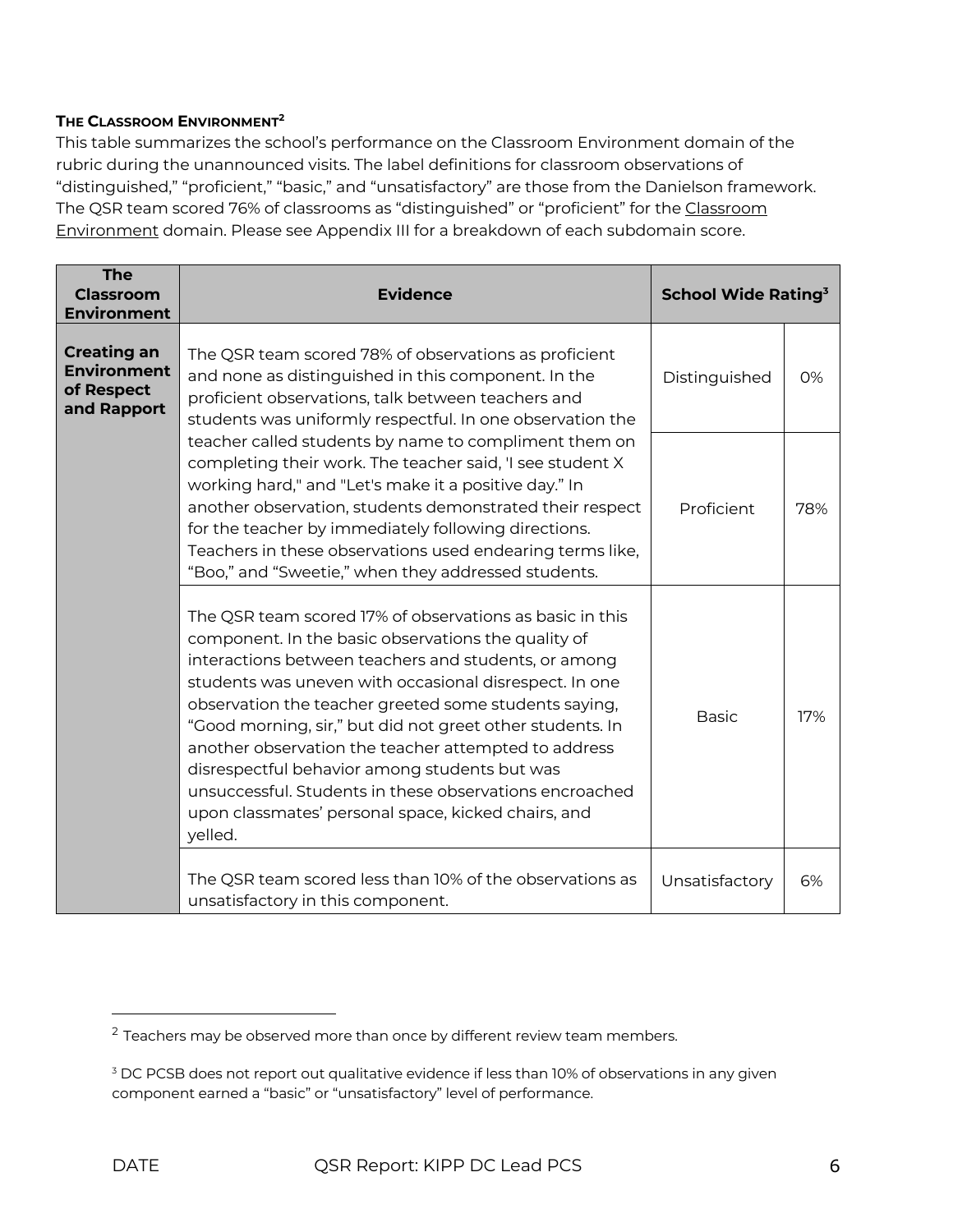| <b>Establishing</b><br>a Culture for<br>Learning | The QSR team scored 77% of the observations as<br>distinguished or proficient in this component. In the<br>distinguished observation students indicated through<br>their questions and comments a desire to understand the<br>content. For example, students asked questions like, "Is<br>this right?" and "Can I do the next one?" During<br>independent work time, one student asked the teacher to<br>return to a slide so that they could use it as a reference<br>while they worked.                                                                                                                                                                                                                                                                                                                                                                                                                                                                             | Distinguished  | 6%  |
|--------------------------------------------------|-----------------------------------------------------------------------------------------------------------------------------------------------------------------------------------------------------------------------------------------------------------------------------------------------------------------------------------------------------------------------------------------------------------------------------------------------------------------------------------------------------------------------------------------------------------------------------------------------------------------------------------------------------------------------------------------------------------------------------------------------------------------------------------------------------------------------------------------------------------------------------------------------------------------------------------------------------------------------|----------------|-----|
|                                                  | In the proficient observations, teachers demonstrated a<br>high regard for students' abilities. In one observation the<br>teacher insisted that all students finish their work during<br>the allotted time. The teacher said, "You need to finish up<br>your plans today, we can look at them tomorrow during<br>close reading, but I know that you can finish." In another<br>observation, the teacher promoted persistence<br>statements like, "It's a complicated, tricky word, but you<br>can do it." And, "It's tough. It's tricky, so think. You're<br>going to figure it out by yourself."                                                                                                                                                                                                                                                                                                                                                                     | Proficient     | 71% |
|                                                  | The QSR team scored 24% of observations as basic in this<br>component. In the basic observations, teachers conveyed<br>high expectations for only some students. In one<br>observation, the teacher held high expectations for the<br>student that they worked with directly, while the other<br>four students remained on the computer during the class<br>period with limited interaction with the teacher. During<br>this observation some students either slept for the entire<br>period or worked briefly before falling asleep at their desk.<br>In another observation the teacher and student appeared<br>to be going through the motions to complete the work.<br>For the first twenty minutes of the observation (when the<br>student schedule said Morning Meeting), students were<br>eating their breakfast and completing a worksheet. The<br>teacher's verbal praise was limited to a few students for<br>getting started or for completing their work. | <b>Basic</b>   | 24% |
|                                                  | There were no unsatisfactory scores in this component.                                                                                                                                                                                                                                                                                                                                                                                                                                                                                                                                                                                                                                                                                                                                                                                                                                                                                                                | Unsatisfactory | 0%  |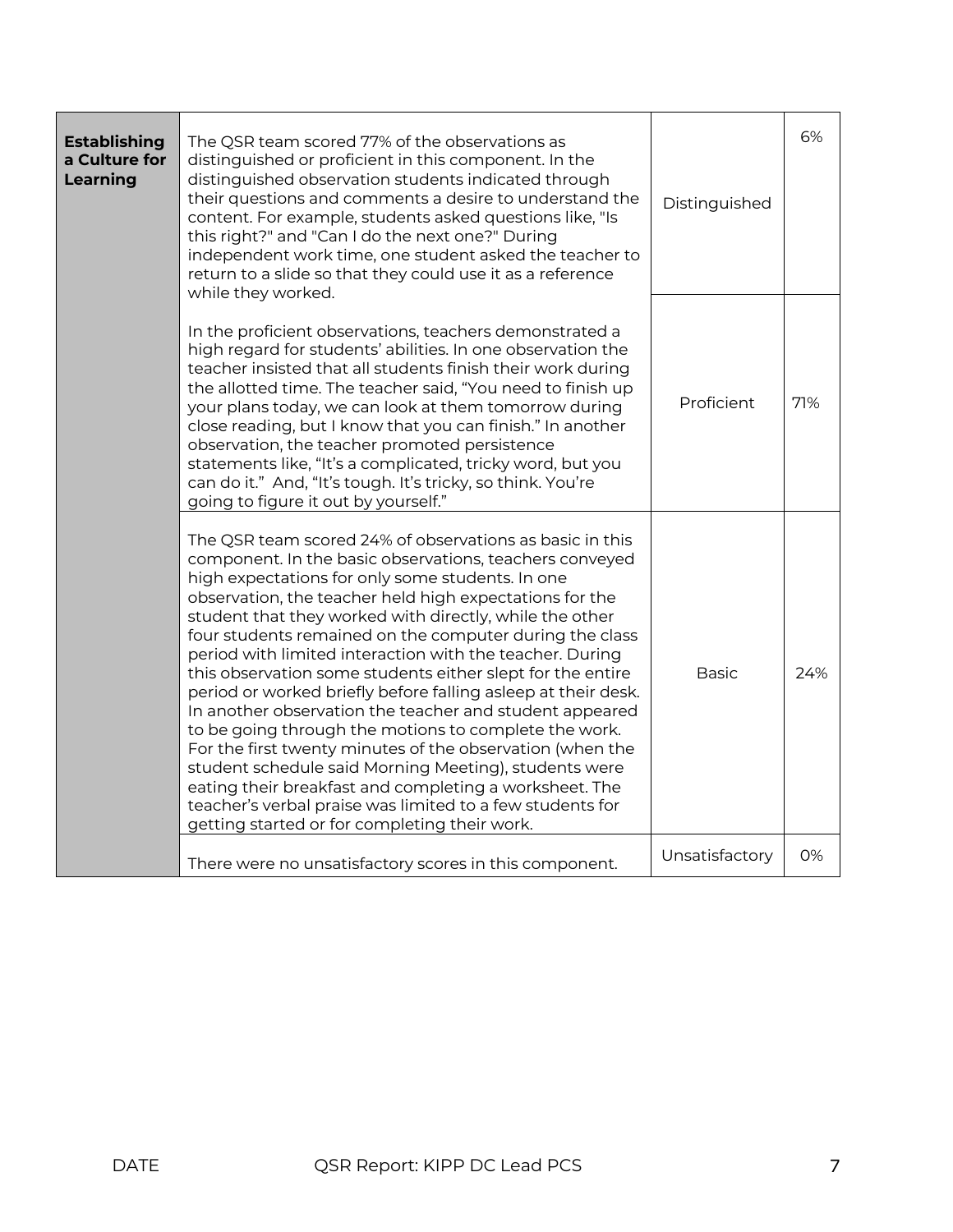| <b>Managing</b><br><b>Classroom</b><br><b>Procedures</b>                                                                                                                                                                                                                                                                                               | The QSR team scored 72% of observations as proficient<br>and none as distinguished in this component. In the<br>proficient observations, transitions between large-and<br>small group activities were smooth. In one observation,<br>the teacher used a timer to indicate to students that it                                                                                                                                                                                                                                                                                                                                             | Distinguished  | 0%  |
|--------------------------------------------------------------------------------------------------------------------------------------------------------------------------------------------------------------------------------------------------------------------------------------------------------------------------------------------------------|-------------------------------------------------------------------------------------------------------------------------------------------------------------------------------------------------------------------------------------------------------------------------------------------------------------------------------------------------------------------------------------------------------------------------------------------------------------------------------------------------------------------------------------------------------------------------------------------------------------------------------------------|----------------|-----|
|                                                                                                                                                                                                                                                                                                                                                        | was time to transition. As students transitioned, the<br>teacher counted down from five. Once the teacher got to<br>zero, students sat at their desks ready to begin. In another<br>observation students walked into the room, put their<br>lunch in the designated area, handed in their worksheets<br>and got breakfast with minimal prompting from the<br>teacher.                                                                                                                                                                                                                                                                     |                | 72% |
|                                                                                                                                                                                                                                                                                                                                                        | The QSR team scored 22% of observations as basic in this<br>component. In the basic observations, classroom routines<br>functioned unevenly. In one observation, the teacher<br>called each student one-by-one to get headphones. For a<br>class of five students, this transition took roughly seven<br>minutes. As students transitioned, one student did<br>cartwheels and had to be redirected by the teacher. In<br>another observation, as students' voices increased, the<br>teacher repeatedly reminded students about the "STAR"<br>position by saying, "Fix your body," and "Track me," but<br>many students continued to talk. | <b>Basic</b>   | 22% |
|                                                                                                                                                                                                                                                                                                                                                        | The QSR team scored less than 10% of the observations as<br>unsatisfactory in this component.                                                                                                                                                                                                                                                                                                                                                                                                                                                                                                                                             | Unsatisfactory | 6%  |
| <b>Managing</b><br><b>Student</b><br><b>Behavior</b>                                                                                                                                                                                                                                                                                                   | The QSR team scored 78% of observations as<br>distinguished or proficient in this component. In the<br>distinguished observation student behavior was almost<br>entirely appropriate. In this observation the teacher<br>praised students by saying, "I love how you're doing this<br>silently!"<br>In the proficient observations, student behavior was<br>generally appropriate. Teachers monitored behavior<br>closely, and effectively redirected students as needed. For<br>example, one teacher gently reminded students of<br>expectations and they complied without incident. The                                                 | Distinguished  | 6%  |
| teacher said, "Warning," and "Fix your body." In another<br>observation, the teacher redirected student misbehavior<br>by narrating the positive behaviors of other students. The<br>teacher said things like," I see student X who is reading<br>silently," and "I cannot wait to give friends stars who have<br>been following what you need to do." |                                                                                                                                                                                                                                                                                                                                                                                                                                                                                                                                                                                                                                           | Proficient     | 72% |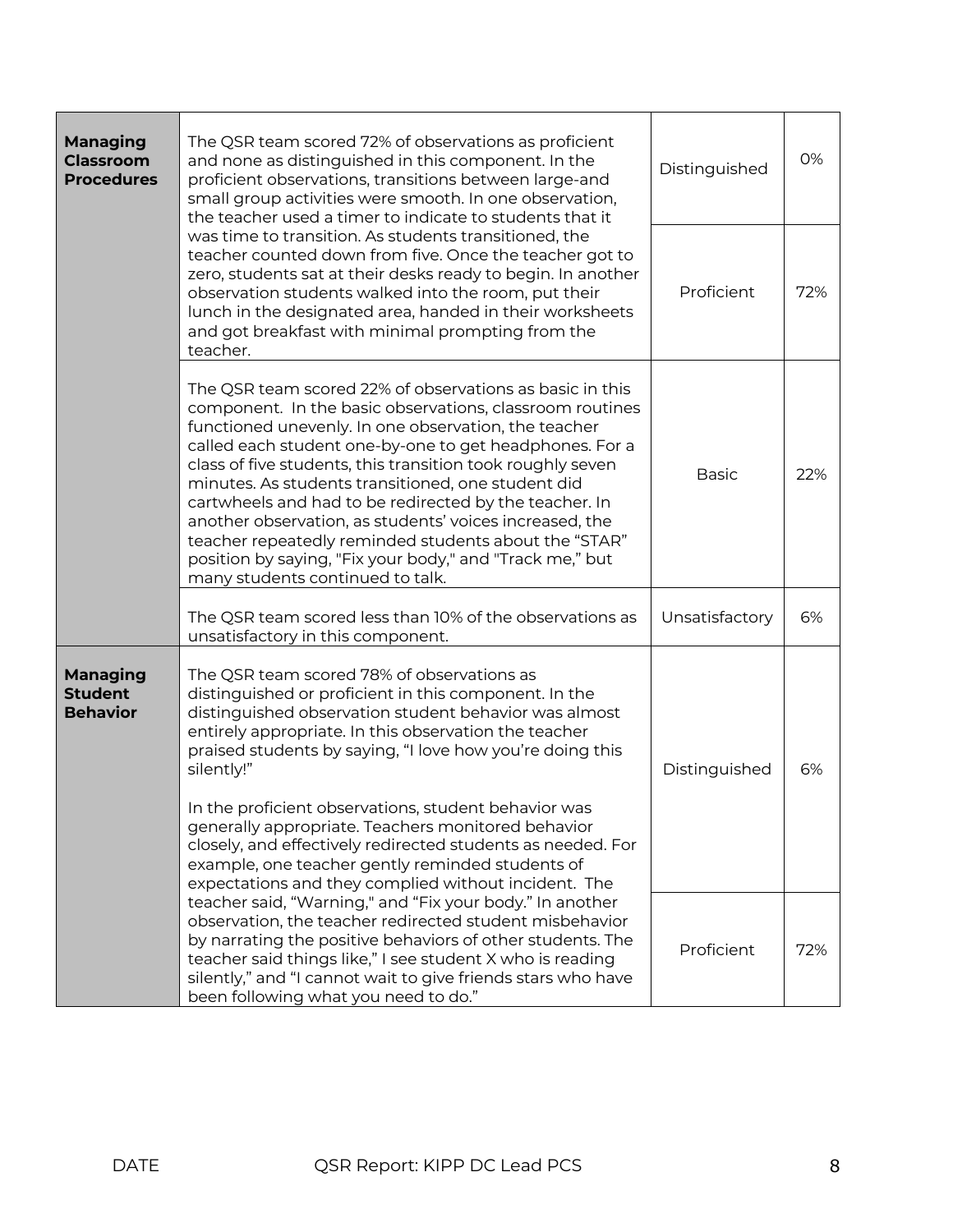| The QSR team scored 22% of observations as basic in this<br>component. In the basic observations, the teacher<br>attempted to maintain order in the classroom, referring to<br>classroom rules, but with uneven success. In one<br>observation, a student repeatedly got out of their seat<br>despite being told to sit down. When that student<br>attempted to ask the teacher a question, the teacher<br>responded, "I will not address you because you are not in<br>your seat." The student continued to stand and was<br>ignored by the teacher. The same student later bumped<br>the teacher as they way back to their seat. The teacher<br>responded, "You just bumped me, say excuse me." The<br>student did not respond. In another observation, the<br>teacher unsuccessfully tried to mediate and de-escalate a<br>conflict between two students. The teacher stood<br>between the students and told one of them to leave the<br>classroom. As the student left, they threw a pencil at<br>another student, causing that student to leave the<br>classroom to retaliate. A teacher in the hallway intervened<br>immediately and another adult took the other students<br>out of the class. | <b>Basic</b>   | 22% |
|-------------------------------------------------------------------------------------------------------------------------------------------------------------------------------------------------------------------------------------------------------------------------------------------------------------------------------------------------------------------------------------------------------------------------------------------------------------------------------------------------------------------------------------------------------------------------------------------------------------------------------------------------------------------------------------------------------------------------------------------------------------------------------------------------------------------------------------------------------------------------------------------------------------------------------------------------------------------------------------------------------------------------------------------------------------------------------------------------------------------------------------------------------------------------------------------------------|----------------|-----|
| There were no unsatisfactory scores in this component.                                                                                                                                                                                                                                                                                                                                                                                                                                                                                                                                                                                                                                                                                                                                                                                                                                                                                                                                                                                                                                                                                                                                                | Unsatisfactory | 0%  |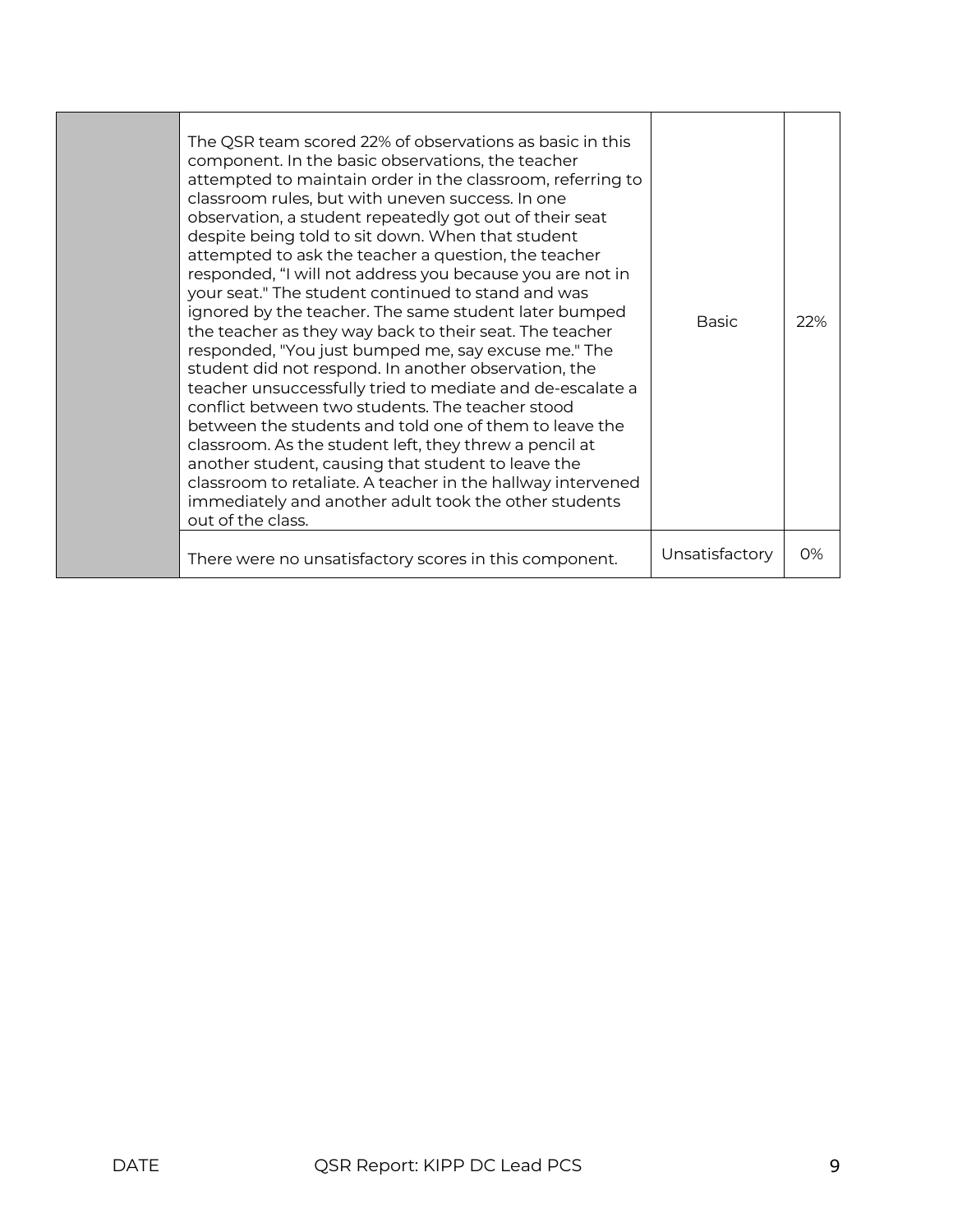#### **INSTRUCTION**

This table summarizes the school's performance on the Instruction domain of the rubric during the unannounced visits. The label definitions for classroom observations of "distinguished," "proficient," "basic," and "unsatisfactory" are those from the Danielson framework. The QSR team scored 65% of classrooms as "distinguished" or "proficient" for the Instruction domain. Please see Appendix III for a breakdown of each subdomain score.

| <b>Instruction</b>             | <b>Evidence</b>                                                                                                                                                                                                                                                                                                                                                                                                                                                                                                                                                                                                                                                                                                                                                                        | <b>School Wide Rating</b> |     |
|--------------------------------|----------------------------------------------------------------------------------------------------------------------------------------------------------------------------------------------------------------------------------------------------------------------------------------------------------------------------------------------------------------------------------------------------------------------------------------------------------------------------------------------------------------------------------------------------------------------------------------------------------------------------------------------------------------------------------------------------------------------------------------------------------------------------------------|---------------------------|-----|
| Communicating<br>with Students | The QSR team scored 76% of observations as<br>distinguished or proficient in this component. In the<br>distinguished observations teachers used rich<br>language, offering brief vocabulary lessons where<br>appropriate, both for general vocabulary and for the<br>discipline. In one observation, the teacher led a lesson<br>on fractions. The teacher said, "These are fractions. The<br>number at the bottom tells us how many pieces there<br>are. The number at the bottom is the denominator.<br>What number is at the bottom?" Students responded,<br>"My denominator!" In another observation, the<br>teacher assisted students with identifying words to<br>describe a character in their book. When one student<br>said that the character ignores another character. The | Distinguished             | 13% |
|                                | teacher responded, "You are telling me what she does.<br>What kind of person does that?" The student<br>responded, "disrespectful."<br>In the proficient observations teachers stated clearly at<br>some point during the lesson, what students would be<br>learning. For example, the teacher said, "We are going<br>to learn something new. We are going to learn the<br>word present and the word past. The word present<br>means it is happening now." They then used these<br>definitions to help further students' understanding of<br>verb tenses.                                                                                                                                                                                                                              | Proficient                | 63% |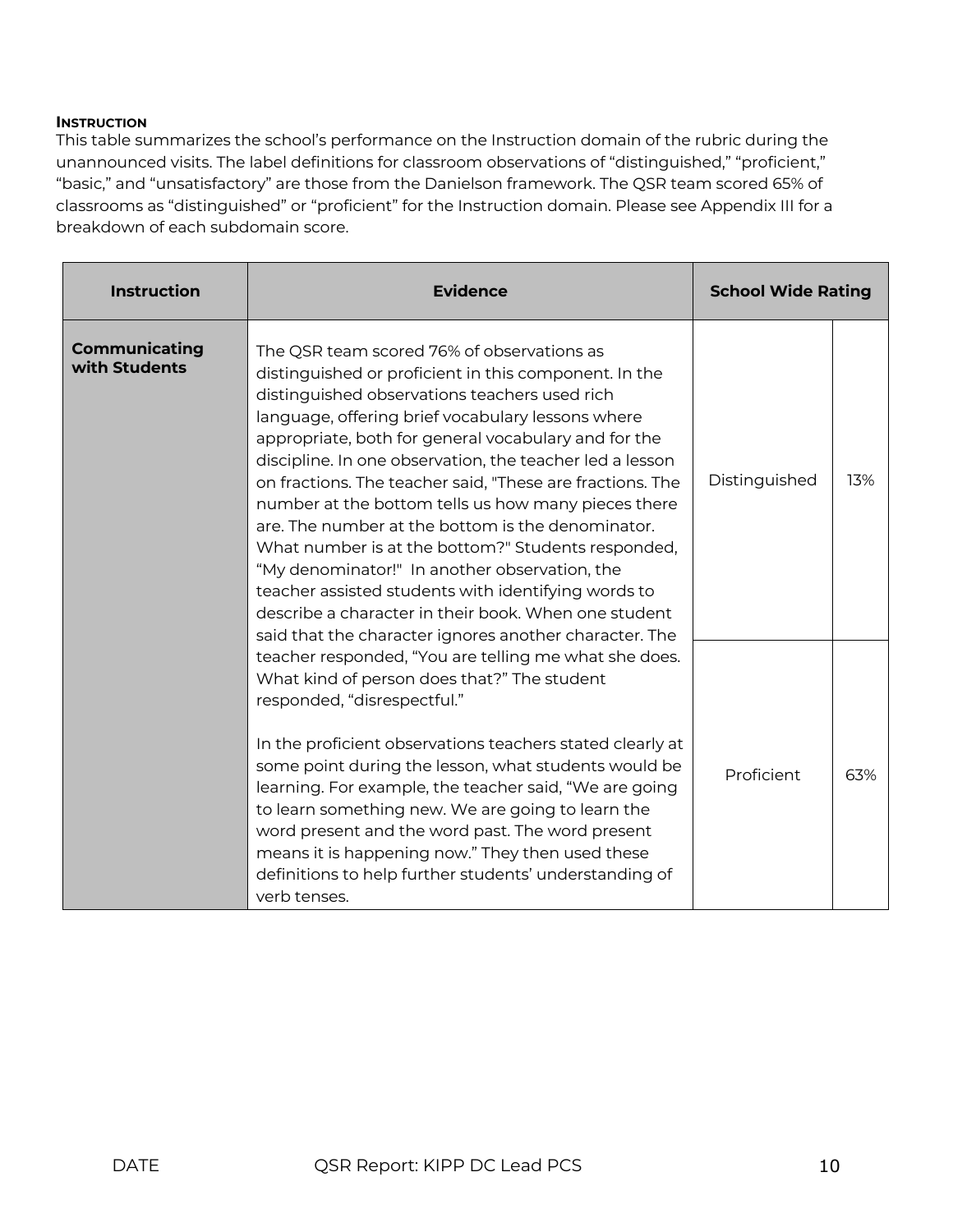|                                                                                           | The QSR team scored 25% of observations as basic in<br>this component. In the basic observations teachers<br>provided little elaboration or explanation about what<br>students would be learning. In one observation, the<br>teacher only gave students directions on behavior<br>when using the computers. Students attempted to<br>work on the computer while the teacher worked with<br>one student. When the teacher threatened to take<br>recess away from a student for not doing the work, the<br>student told the teacher that they did not know what<br>to do. The teacher re-explained to students<br>individually what to do and some students attempted<br>to do the work. In another observation, the teacher<br>attempted to explain "character traits" with mixed<br>success. The teacher assigned students to read in their<br>books and write character traits on their post-it notes.<br>However, many students summarized the events in<br>the book rather than write the character traits,<br>indicating they didn't fully understand the teacher's<br>instructions. | <b>Basic</b>   | 25% |
|-------------------------------------------------------------------------------------------|------------------------------------------------------------------------------------------------------------------------------------------------------------------------------------------------------------------------------------------------------------------------------------------------------------------------------------------------------------------------------------------------------------------------------------------------------------------------------------------------------------------------------------------------------------------------------------------------------------------------------------------------------------------------------------------------------------------------------------------------------------------------------------------------------------------------------------------------------------------------------------------------------------------------------------------------------------------------------------------------------------------------------------------------------------------------------------------|----------------|-----|
|                                                                                           | There were no unsatisfactory scores in this<br>component.                                                                                                                                                                                                                                                                                                                                                                                                                                                                                                                                                                                                                                                                                                                                                                                                                                                                                                                                                                                                                                | Unsatisfactory | 0%  |
| <b>Using Questioning/</b><br><b>Prompts and</b><br><b>Discussion</b><br><b>Techniques</b> | The QSR team scored 53% of observations as<br>distinguished or proficient in this component. In the<br>distinguished observation, the teacher built on and<br>used student responses to questions in order to<br>deepen student understanding. In one observation,<br>the teacher began a lesson on fractions by showing<br>students a visual of two cut circles. The teacher asked,<br>"What is the difference between these circles?"<br>Students replied, "One is the same." The teacher                                                                                                                                                                                                                                                                                                                                                                                                                                                                                                                                                                                              | Distinguished  | 6%  |
|                                                                                           | followed up with, "What is another word for the<br>same?" Students responded, "equal." In this<br>observation the teacher built on student responses to<br>help them understand properties of fractions.<br>In the proficient observations the teacher asked<br>students to justify their reasoning, and most students<br>attempted to do so. For example, one teacher asked,<br>"Tell me how the character's feelings change and<br>why?" and "Which girl is your favorite jumper and why<br>do you like her?"                                                                                                                                                                                                                                                                                                                                                                                                                                                                                                                                                                          | Proficient     | 47% |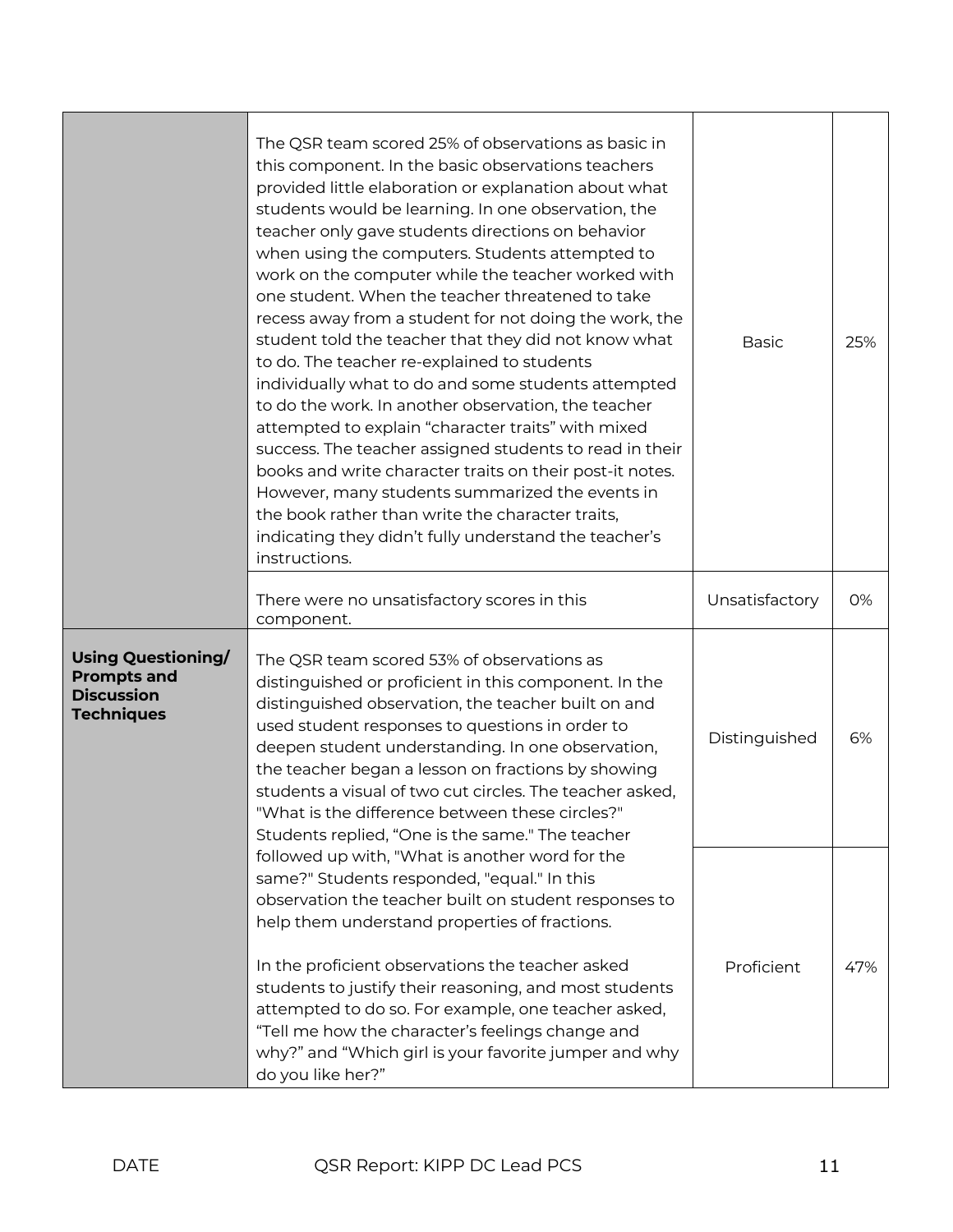|                                         | The QSR team scored 47% of observations as basic in<br>this component. In the basic observations teachers<br>invited students to respond directly to one another's<br>ideas, but few students responded. For example, the<br>teacher asked one student to identify the tens place.<br>When the student pointed to the incorrect number,<br>the teacher responded, "Nope, those are not tens.<br>Those are ones," without scaffolding or allowing other<br>students to respond. In another observation, questions<br>mostly led students down a single path of inquiry. The<br>teacher exclusively asked questions such as, "How<br>many apples are in each bag?" and "How many bags<br>are there?" Students did not have an opportunity to<br>explain their thinking any further. | <b>Basic</b>   | 47% |
|-----------------------------------------|-----------------------------------------------------------------------------------------------------------------------------------------------------------------------------------------------------------------------------------------------------------------------------------------------------------------------------------------------------------------------------------------------------------------------------------------------------------------------------------------------------------------------------------------------------------------------------------------------------------------------------------------------------------------------------------------------------------------------------------------------------------------------------------|----------------|-----|
|                                         | The QSR team scored less than 10% of observations as<br>unsatisfactory.                                                                                                                                                                                                                                                                                                                                                                                                                                                                                                                                                                                                                                                                                                           | Unsatisfactory | 6%  |
| <b>Engaging Students</b><br>in Learning | The QSR team scored 67% of observations as proficient<br>and none as distinguished in this component. In the<br>proficient observations most students intellectually<br>engaged with the lesson. In one observation, a student<br>completed their work independently after the initial<br>lesson, while the teacher retaught the lesson in<br>another way to a small group of students. Pacing in<br>these observations was appropriate, and most                                                                                                                                                                                                                                                                                                                                 | Distinguished  | 0%  |
|                                         | students completed their work during the class<br>period. In another observation, the three adults in the<br>classroom taught the same lesson to students in<br>different ways using different groupings. The<br>differentiation and scaffolds allowed all students to be<br>intellectually engaged. The students in the small<br>group had repetition of directions, simplification of the<br>directions and discussions were further mediated.                                                                                                                                                                                                                                                                                                                                  | Proficient     | 67% |
|                                         | The QSR team scored 22% of the observations as basic<br>in this component. In the basic observations student<br>engagement with the content was largely passive. In<br>one observation, students worked independently on<br>computers but only one student was actively engaged<br>in the lesson.                                                                                                                                                                                                                                                                                                                                                                                                                                                                                 | <b>Basic</b>   | 22% |
|                                         | The QSR team scored 11% of the observations as<br>unsatisfactory in this component. In the unsatisfactory<br>observations few students intellectually engaged in                                                                                                                                                                                                                                                                                                                                                                                                                                                                                                                                                                                                                  | Unsatisfactory | 11% |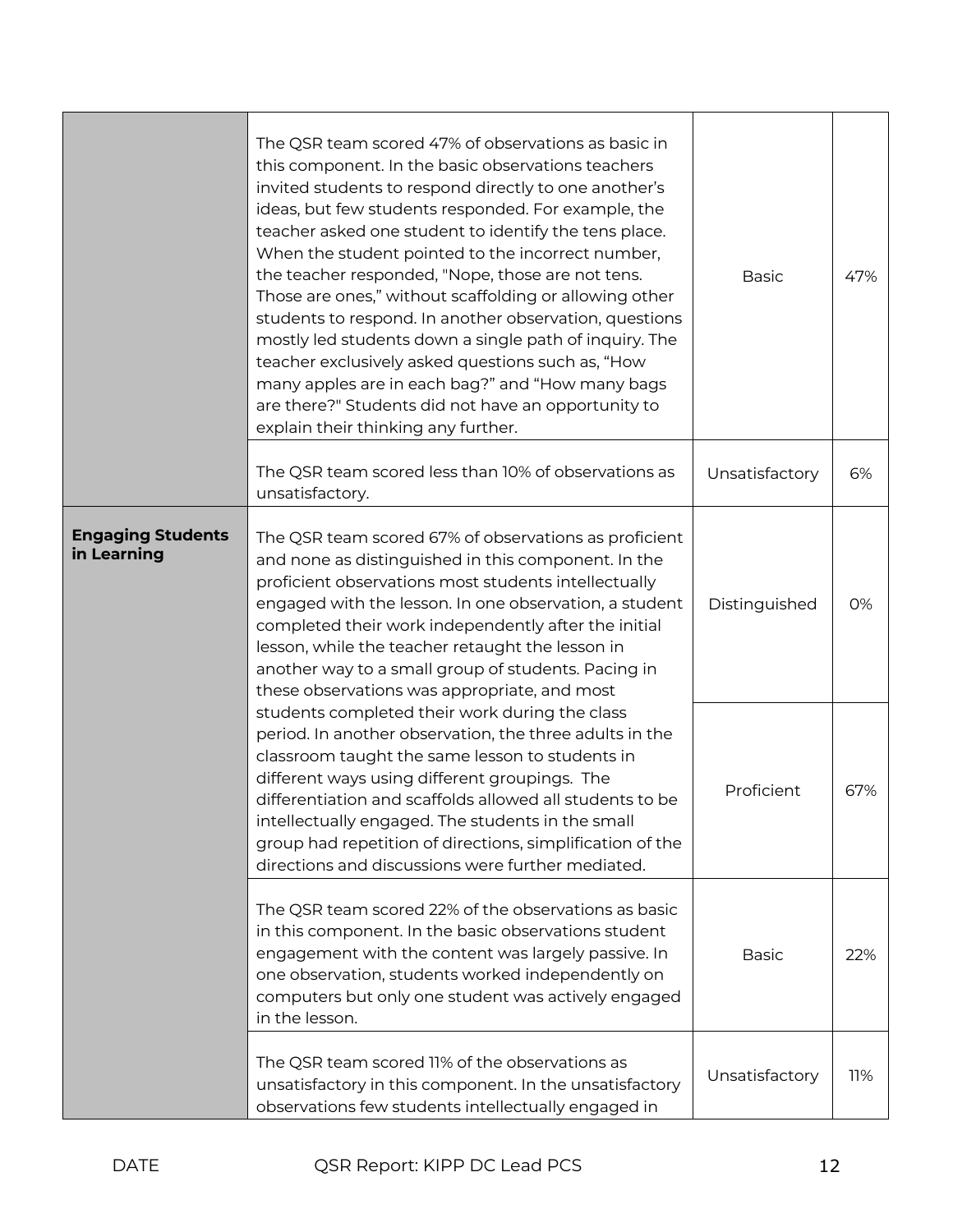|                                           | the lesson. In one observation, most students did not<br>engage in the learning task, as they got distracted by<br>the teacher talking to a parent on the phone. Of the<br>eight students, three of them made some attempts to<br>complete the assignment, while many students<br>remained of task during the entire class period. In<br>another observation, students spent much of their<br>time waiting in line for the teacher to grade their<br>assignments. Later, students sat idle at the end of the<br>period as they waited for dismissal.                                                         |                |     |
|-------------------------------------------|--------------------------------------------------------------------------------------------------------------------------------------------------------------------------------------------------------------------------------------------------------------------------------------------------------------------------------------------------------------------------------------------------------------------------------------------------------------------------------------------------------------------------------------------------------------------------------------------------------------|----------------|-----|
| <b>Using Assessment</b><br>in Instruction | The QSR team scored 65% of the observations as<br>proficient and none as distinguished in this<br>component. In the proficient observations, teachers<br>made standards of high-quality work clear to students.<br>In one observation, the teacher explained, "I will be<br>looking for a comparison, I want to see you comparing<br>these two texts," and "You have to be able to pull out                                                                                                                                                                                                                  | Distinguished  | 0%  |
|                                           | evidence. See the evidence and compare the text." In<br>another observation the teacher asked students to<br>write evidence to support their character analysis on<br>sticky notes. The teacher verbally gave them a<br>sentence stem, "The boy is blank." She also added,"<br>Then tell me what in the book makes you realize that."                                                                                                                                                                                                                                                                        | Proficient     | 65% |
|                                           | The QSR team scored 29% of the observations as basic<br>in this component. In the basic observations feedback<br>was vague and not geared towards future<br>improvement. In one observation, as students worked<br>on drafting individual stories, the teacher walked<br>around and gave general feedback like, "Finish up<br>your plan." When students asked clarifying questions,<br>the teacher often repeated the question. For example,<br>"Why is it important to visit family?' When one student<br>gave an off-topic answer, the teacher responded,<br>"Again, why is it important to visit family?" | <b>Basic</b>   | 29% |
|                                           | The QSR team scored less than 10% of the observations<br>as unsatisfactory in this component.                                                                                                                                                                                                                                                                                                                                                                                                                                                                                                                | Unsatisfactory | 6%  |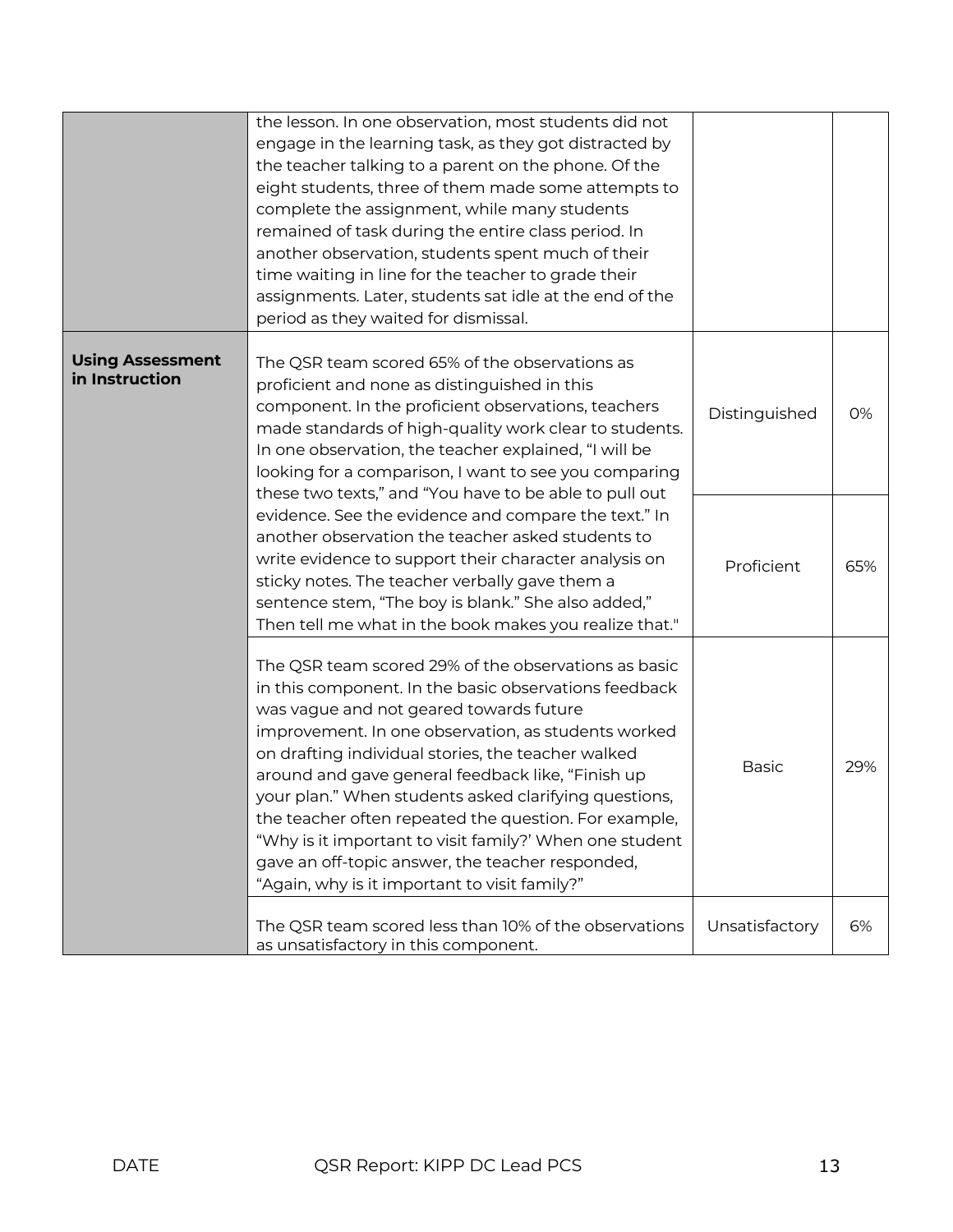## **APPENDIX I: THE CLASSROOM ENVIRONMENT OBSERVATION RUBRIC**

| <b>The Classroom</b><br><b>Environment</b>                                | Unsatisfactory                                                                                                                                                                                                             | <b>Basic</b>                                                                                                                                                                                                                                                                                                                                 | <b>Proficient</b>                                                                                                                                                                                                                                 | <b>Distinguished</b>                                                                                                                                                                                                                                                                                                                    |
|---------------------------------------------------------------------------|----------------------------------------------------------------------------------------------------------------------------------------------------------------------------------------------------------------------------|----------------------------------------------------------------------------------------------------------------------------------------------------------------------------------------------------------------------------------------------------------------------------------------------------------------------------------------------|---------------------------------------------------------------------------------------------------------------------------------------------------------------------------------------------------------------------------------------------------|-----------------------------------------------------------------------------------------------------------------------------------------------------------------------------------------------------------------------------------------------------------------------------------------------------------------------------------------|
| <b>Creating an</b><br><b>Environment of</b><br><b>Respect and Rapport</b> | Classroom interactions,<br>both between the teacher<br>and students and among<br>students, are negative or<br>inappropriate and<br>characterized by sarcasm,<br>putdowns, or conflict.                                     | Classroom interactions<br>are generally appropriate<br>and free from conflict<br>but may be<br>characterized by<br>occasional displays of<br>insensitivity.                                                                                                                                                                                  | Classroom interactions<br>reflect general warmth<br>and caring, and are<br>respectful of the cultural<br>and developmental<br>differences among<br>groups of students.                                                                            | Classroom interactions<br>are highly respectful,<br>reflecting genuine<br>warmth and caring<br>toward individuals.<br>Students themselves<br>ensure maintenance of<br>high levels of civility<br>among member of the<br>class.                                                                                                          |
| <b>Establishing a Culture</b><br>for Learning                             | The classroom does not<br>represent a culture for<br>learning and is<br>characterized by low<br>teacher commitment to<br>the subject, low<br>expectations for student<br>achievement, and little<br>student pride in work. | The classroom<br>environment reflects<br>only a minimal culture<br>for learning, with only<br>modest or inconsistent<br>expectations for student<br>achievement, little<br>teacher commitment to<br>the subject, and little<br>student pride in work.<br>Both teacher and<br>students are performing<br>at the minimal level to<br>"get by." | The classroom<br>environment represents<br>a genuine culture for<br>learning, with<br>commitment to the<br>subject on the part of<br>both teacher and<br>students, high<br>expectations for student<br>achievement, and<br>student pride in work. | Students assumes<br>much of the<br>responsibility for<br>establishing a culture<br>for learning in the<br>classroom by taking<br>pride in their work,<br>initiating<br>improvements to their<br>products, and holding<br>the work to the highest<br>standard. Teacher<br>demonstrates as<br>passionate<br>commitment to the<br>subject. |
| <b>Managing Classroom</b><br><b>Procedures</b>                            | Classroom routines and<br>procedures are either<br>nonexistent or inefficient,<br>resulting in the loss of<br>much instruction time.                                                                                       | Classroom routines and<br>procedures have been<br>established but function<br>unevenly or<br>inconsistently, with some<br>loss of instruction time.                                                                                                                                                                                          | Classroom routines and<br>procedures have been<br>established and function<br>smoothly for the most<br>part, with little loss of<br>instruction time.                                                                                             | Classroom routines and<br>procedures are<br>seamless in their<br>operation, and students<br>assume considerable<br>responsibility for their<br>smooth functioning.                                                                                                                                                                      |
| <b>Managing Student</b><br><b>Behavior</b>                                | Student behavior is poor,<br>with no clear expectations,<br>no monitoring of student<br>behavior, and<br>inappropriate response to<br>student misbehavior.                                                                 | Teacher makes an effort<br>to establish standards of<br>conduct for students,<br>monitor student<br>behavior, and respond to<br>student misbehavior, but<br>these efforts are not<br>always successful.                                                                                                                                      | Teacher is aware of<br>student behavior, has<br>established clear<br>standards of conduct,<br>and responds to student<br>misbehavior in ways that<br>are appropriate and<br>respectful of the<br>students.                                        | Student behavior is<br>entirely appropriate,<br>with evidence of<br>student participation in<br>setting expectations<br>and monitoring<br>behavior. Teacher's<br>monitoring of student<br>behavior is subtle and<br>preventive, and<br>teachers' response to<br>student misbehavior is<br>sensitive to individual<br>student needs.     |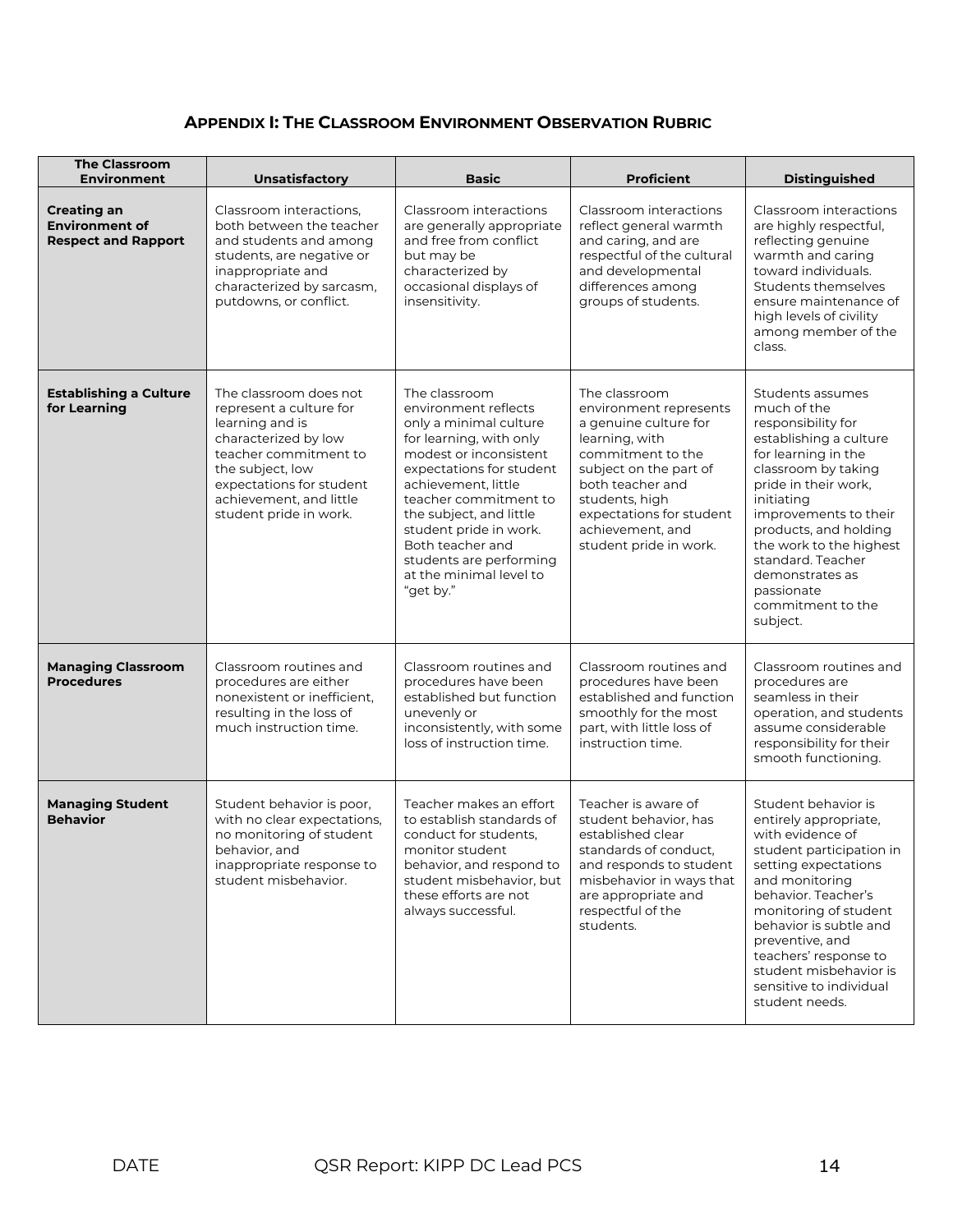## **APPENDIX II: INSTRUCTION OBSERVATION RUBRIC**

| Instruction                                                     | <b>Unsatisfactory</b>                                                                                                                                                                                                                                                                                                             | <b>Basic</b>                                                                                                                                                                                                                                                                                                                                                                                                                         | <b>Proficient</b>                                                                                                                                                                                                                                                                                                                                                                                                                                                                      | <b>Distinguished</b>                                                                                                                                                                                                                                                                                                                                                                                                                                                                                                                                                                                                                              |
|-----------------------------------------------------------------|-----------------------------------------------------------------------------------------------------------------------------------------------------------------------------------------------------------------------------------------------------------------------------------------------------------------------------------|--------------------------------------------------------------------------------------------------------------------------------------------------------------------------------------------------------------------------------------------------------------------------------------------------------------------------------------------------------------------------------------------------------------------------------------|----------------------------------------------------------------------------------------------------------------------------------------------------------------------------------------------------------------------------------------------------------------------------------------------------------------------------------------------------------------------------------------------------------------------------------------------------------------------------------------|---------------------------------------------------------------------------------------------------------------------------------------------------------------------------------------------------------------------------------------------------------------------------------------------------------------------------------------------------------------------------------------------------------------------------------------------------------------------------------------------------------------------------------------------------------------------------------------------------------------------------------------------------|
| <b>Communicating with</b><br><b>Students</b>                    | Teacher's oral and<br>written communication<br>contains errors or is<br>unclear or<br>inappropriate to<br>students. Teacher's<br>purpose in a lesson or<br>unit is unclear to<br>students. Teacher's<br>explanation of the<br>content is unclear or<br>confusing or uses<br>inappropriate language.                               | Teacher's oral and<br>written communication<br>contains no errors, but<br>may not be completely<br>appropriate or may<br>require further<br>explanations to avoid<br>confusion. Teacher<br>attempts to explain the<br>instructional purpose,<br>with limited success.<br>Teacher's explanation of<br>the content is uneven;<br>some is done skillfully,<br>but other portions are<br>difficult to follow.                            | Teacher communicates<br>clearly and accurately to<br>students both orally and<br>in writing. Teacher's<br>purpose for the lesson or<br>unit is clear, including<br>where it is situation within<br>broader learning.<br>Teacher's explanation of<br>content is appropriate<br>and connects with<br>students' knowledge and<br>experience.                                                                                                                                              | Teacher's oral and written<br>communication is clear and<br>expressive, anticipating<br>possible student<br>misconceptions. Makes the<br>purpose of the lesson or unit<br>clear, including where it is<br>situated within broader<br>learning, linking purpose to<br>student interests. Explanation<br>of content is imaginative, and<br>connects with students'<br>knowledge and experience.<br>Students contribute to<br>explaining concepts to their<br>peers.                                                                                                                                                                                 |
| <b>Using Questioning</b><br>and Discussion<br><b>Techniques</b> | Teacher makes poor<br>use of questioning and<br>discussion techniques.<br>with low-level<br>questions, limited<br>student participation,<br>and little true<br>discussion.                                                                                                                                                        | Teacher's use of<br>questioning and<br>discussion techniques is<br>uneven with some high-<br>level question; attempts<br>at true discussion;<br>moderate student<br>participation.                                                                                                                                                                                                                                                   | Teacher's use of<br>questioning and<br>discussion techniques<br>reflects high-level<br>questions, true discussion,<br>and full participation by<br>all students.                                                                                                                                                                                                                                                                                                                       | Students formulate may of the<br>high-level questions and<br>assume responsibility for the<br>participation of all students in<br>the discussion.                                                                                                                                                                                                                                                                                                                                                                                                                                                                                                 |
| <b>Engaging Students in</b><br>Learning                         | Students are not at all<br>intellectually engaged<br>in significant learning,<br>as a result of<br>inappropriate activities<br>or materials, poor<br>representations of<br>content, or lack of<br>lesson structure.                                                                                                               | Students are<br>intellectually engaged<br>only partially, resulting<br>from activities or<br>materials or uneven<br>quality, inconsistent<br>representation of<br>content or uneven<br>structure of pacing.                                                                                                                                                                                                                          | Students are intellectually<br>engaged throughout the<br>lesson, with appropriate<br>activities and materials,<br>instructive<br>representations of<br>content, and suitable<br>structure and pacing of<br>the lesson.                                                                                                                                                                                                                                                                 | Students are highly engaged<br>throughout the lesson and<br>make material contribution to<br>the representation of content,<br>the activities, and the<br>materials. The structure and<br>pacing of the lesson allow for<br>student reflection and closure.                                                                                                                                                                                                                                                                                                                                                                                       |
| <b>Using Assessment in</b><br><b>Instruction</b>                | Students are unaware<br>of criteria and<br>performance standards<br>by which their work will<br>be evaluated, and do<br>not engage in self-<br>assessment or<br>monitoring. Teacher<br>does not monitor<br>student learning in the<br>curriculum, and<br>feedback to students is<br>of poor quality and in<br>an untimely manner. | Students know some of<br>the criteria and<br>performance standards<br>by which their work will<br>be evaluated, and<br>occasionally assess the<br>quality of their own work<br>against the assessment<br>criteria and performance<br>standards. Teacher<br>monitors the progress of<br>the class as a whole but<br>elicits no diagnostic<br>information; feedback to<br>students is uneven and<br>inconsistent in its<br>timeliness. | Students are fully aware<br>of the criteria and<br>performance standards<br>by which their work will<br>be evaluated, and<br>frequently assess and<br>monitor the quality of<br>their own work against<br>the assessment criteria<br>and performance<br>standards. Teacher<br>monitors the progress of<br>groups of students in the<br>curriculum, making<br>limited use of diagnostic<br>prompts to elicit<br>information; feedback is<br>timely, consistent, and of<br>high quality. | Students are fully aware of the<br>criteria and standards by<br>which their work will be<br>evaluated, have contributed to<br>the development of the<br>criteria, frequently assess and<br>monitor the quality of their<br>own work against the<br>assessment criteria and<br>performance standards, and<br>make active use of that<br>information in their learning.<br>Teacher actively and<br>systematically elicits<br>diagnostic information from<br>individual students regarding<br>understanding and monitors<br>progress of individual<br>students; feedback is timely,<br>high quality, and students use<br>feedback in their learning. |